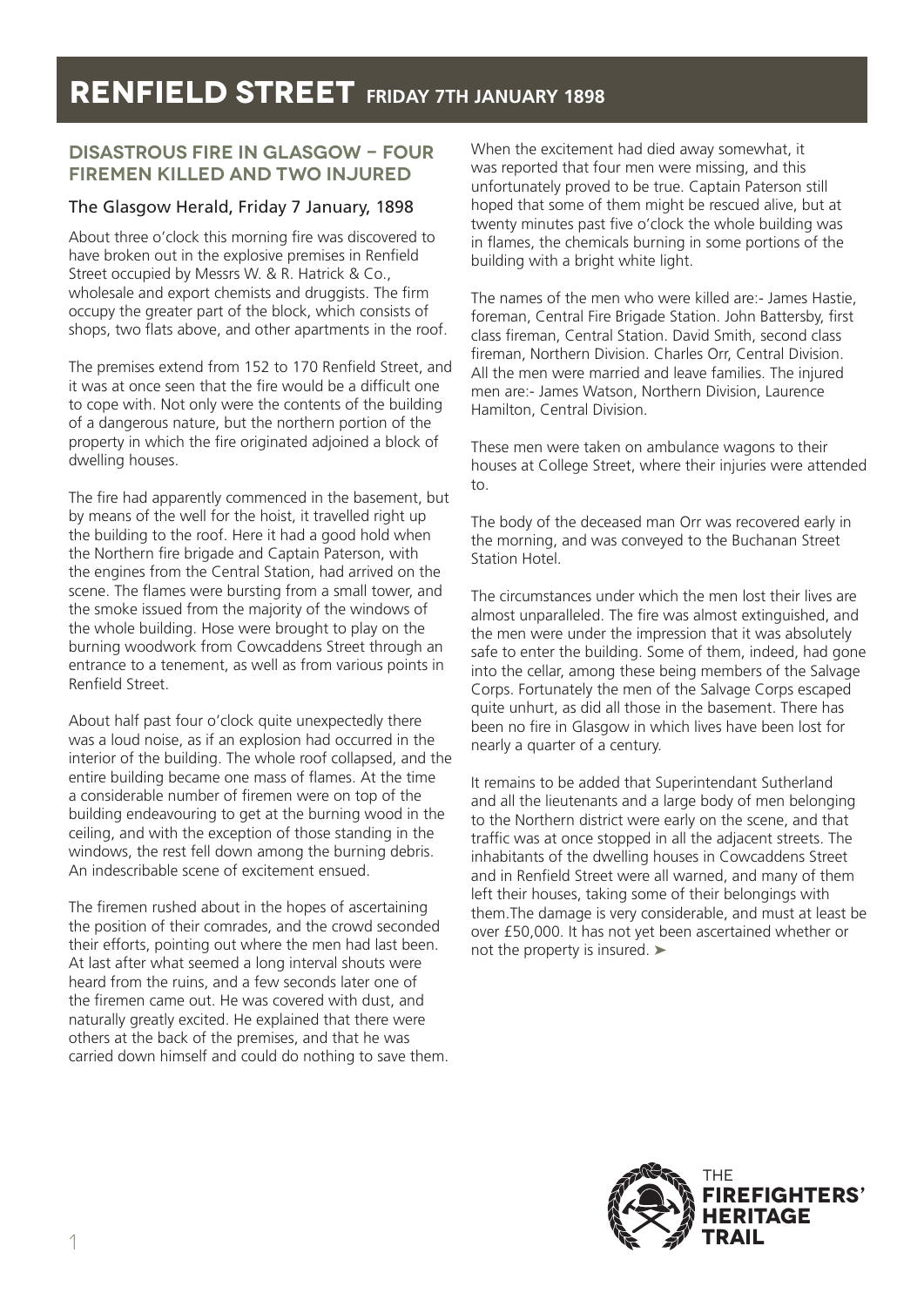### The Glasgow Herald, Saturday 8 January, 1898

#### RECOVERY OF THE BODIES – CONDITION OF THE INJURED

In the special edition of the Herald yesterday morning we gave details of one of the saddest calamities which has taken place in Glasgow for many years. In a commercial city such as ours we must count on the occurrence of fire, but with a competent, well directed brigade these outbreaks are quickly and efficiently dealt with, and we have seldom to record the loss of life in connection with them, as it is our painful duty to do at this time.

This lamentable issue is all the sadder that it occurred in the early hours of yesterday morning when the fire was almost extinguished. The brigade had done their work well, and the men acted on the belief that the building might be safely entered. Suddenly an explosion took place, and four members of the brigade were swept into eternity, while two of their comrades sustained serious injuries.

The scene of the fire was a stone structure known as Renfield Buildings, situated on the east side of Renfield Street, and only separated by a single block from Cowcaddens Street. On the south it adjoins a building which at one time was occupied as Free St George's School where many of the older citizens received their education.

The block in which the fire occurred consisted of a basement floor, above which were three storeys and attics. It was owned by Messrs W. & R. Hatrick & Co., wholesale and export chemists and druggists. The firm was founded in 1830 by Mr William Hattrick, who started business in Paisley. Thirty years later, along with his son, ho opened a wholesale house in Turner's Court, Glasgow. Their warehouse being required to form part of St Enoch Station, they removed to North Federick Street; but the premises were destroyed by fire. In 1881 they removed to the building in Renfield Street, which had just been erected for them by an Edinburgh firm. Their stock was extensive and consisted of drugs, chemicals, oils, drysalteries, spices, essential oils, chemicals and surgical instruments, and propriety articles.

The building which was 120ft long by 30ft high had an imposing front, with a small tower, with battlemented base at each end. The premises extended from No. 152 to 170 Renfield Street. At the former number was the entrance to the stair leading to the first, second, and top floors, all of which were occupied at a warehouse

by Messrs Hatrick. At No. 154 was the shop of Mr William Morrison, gilder and picture framemaker; at 156 that of Mr William Smith, provision merchant; at 158 was Messrs Hatrick's office; at 164 the shop of Messrs Bankier & Co., painters and decorators; and at 166 that Mr James Dobbie, American range and stove manufacturer; while at 170 was Messrs Hatrick's goods entrance, with a hoist running to the top of the building.

About ten minutes to three o'clock yesterday morning Mr Charles Kinloch, a clerk in the office of the District Superintendent of the North British Railway Company at Queen Street Station was passing, when he observed smoke issuing from the basement underneath the shop of Messrs Bankier. He ran towards the alarm at the corner of Bath Street, but on the way met a policeman, who, having been told of the outbreak, broke the glass and rang the bell. At the same Constable Troup gave information at the Northern Police Office, which is close at hand. Detachments from the Northern and Central Divisional Stations were quickly on the scene, under the direction of Chief Officer Paterson.

The fire in the basement was soon overcome, but the interior of the building being lined with wood and filled with highly inflammable materials, the flames shot up the well of the hoist, and even before the firemen reached the scene flames were issuing from the northern tower, and smoke was pouring from most of the windows. Lines of hose were laid not only from the front, but also in the rear from Cowcaddens Street through a close which gives admission to a tenement of dwelling houses and streams of water were poured onto the burning material. Special attention was also paid to the protection of the block of dwelling houses at the corner of Cowcaddens Street and Renfield Street, and to the property at the rear and at the south end.

Although it was a time when most people are asleep, a large crowd was attracted to the spot, mainly composed of persons resident in the immediate neighbourhood. These were kept at a safe distance by a detachment of police under Superintendent Sutherland, of the Northern Division. Within and hour and a half of its discovery the fire seemed to be practically extinguished.

James Hastie, the foreman of the Central Division: John Battersby, a first class fireman in the same division; and David Smith, a second class fireman in the Northern Division, were on the roof with a line of hose, and Charles Orr, a second class fireman of the same division, was on the second floor

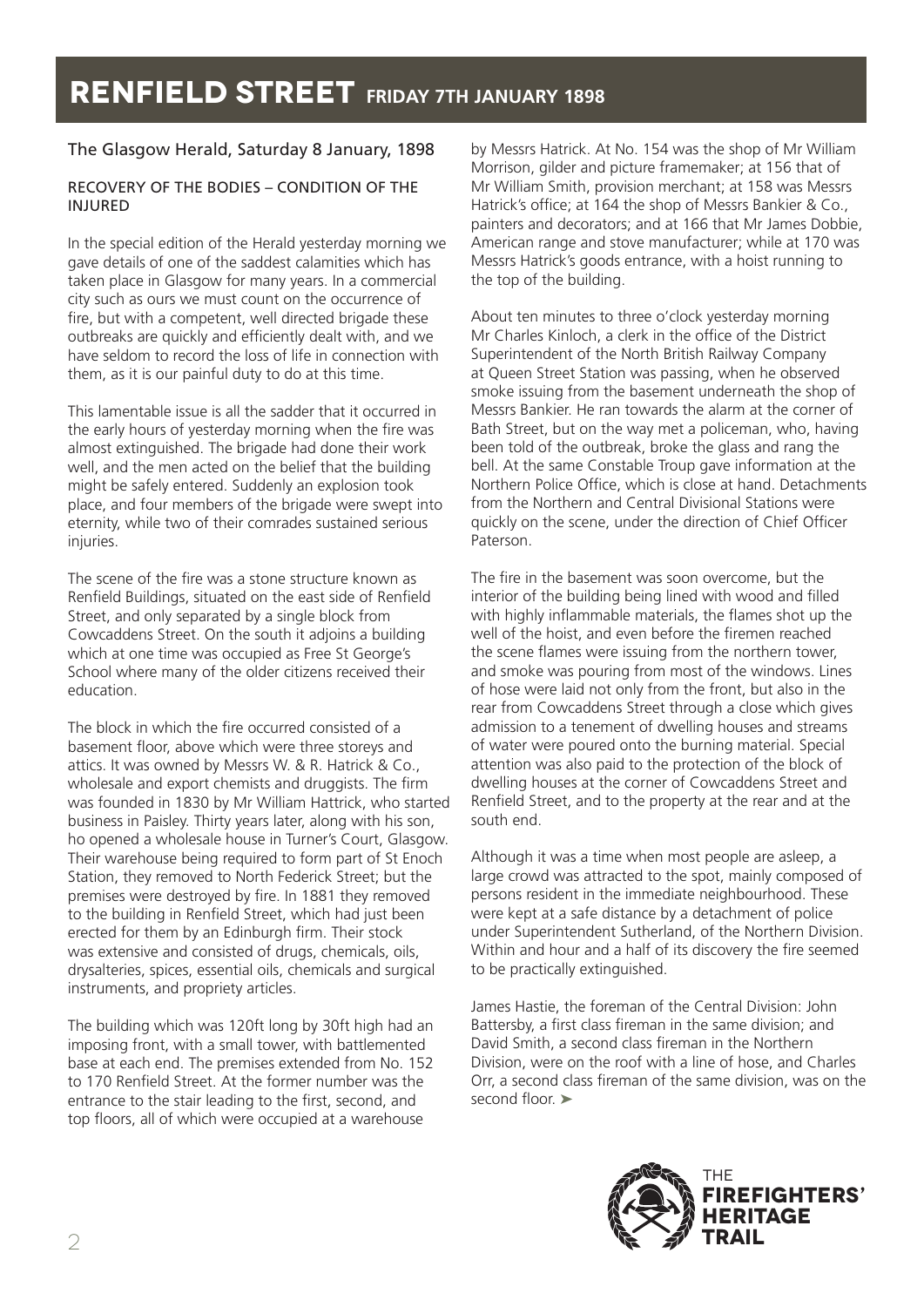Other members of the brigade were in different parts of the building.

Rain was falling slightly, but the moon was shinning brighter than it has done for many nights. At the windows of the dwelling houses opposite the burning warehouses were men, women, and children, somewhat scantily clothed, talking, laughing, and enjoying the scene.

Suddenly about twenty minutes past four o'clock, there was a dull roar right in the centre of the building. Flames shot up high in the air, pieces of stone were thrown right across the street, and the crowd, fearing that the front of the building had given way, rushed down Renfield Street. The air was thick with dust, and for a little the street and pavements were white with powdered lime. At first there was no idea that anybody had been hurt. The north tower was still standing. This was the point to which the fire brigade men had gone, their object being to strip the roof, disclose the rafters, and play on the charred wood with the hose.

A few seconds, after the crash a large number of the men in the Salvage Corp, who had been covering up goods in the premises to the extreme south of the block, came down a staircase to the street, evidently under the impression that the portion of the building in which they were at work was unsafe, and the crowd felt relieved when they were seen trooping out. There is no doubt that if the explosion had occurred ten minutes earlier than it did the death roll would have been much greater. Not only were the men of the Salvage Corps in the shops and the upper flats to the south, but some members of the fire brigade had gone down to the cellars. They had either accomplished their task there, or had come up for hose, for at the moment of the collapse they were on the street.

Men were dispatched for ladders while others shouted to ascertain the whereabouts of any men who might be inside the wrecked building, and watched intently every opening by which a man could escape. Those who had been looking at the scene from the windows on the opposite side of the street had kept their eyes fixed on the toppling mass of stone, and one man shouted  $-$  "I saw three of them on the top floor just before the roof fell in. There! They are standing at the window." Another man located the unfortunate men in another part of the building. The firemen, however could see no one, but it was now certain that several men were inside.

The men on the street continued to shout as loudly as possible, but no reply could be heard. The excitement among the crowd became intense. At last a faint answering shout came from the very centre of the burning mass, and in a few seconds a fireman emerged from the flames, and reached the street through the broken window of one of the shops. He was in a sad condition. His face was pallid, he was covered from head to foot with dust and as he was taken in charge by his comrades he cried out in great distress – "I saw them, I saw them – Hastie and the others. They're at the back. I was carried down. I couldn't help them. I could do nothing."

The serious nature of the calamity was now understood. All the streets leading to the scene of the fire had been cleared by the police, and the search for the missing men proceeded without delay. Every effort was made to get at them. The men who had been outside the building went right in among the flames in their anxiety to help the others. Soon two men were got out, then a third. It was with difficulty that the crowd could be kept out of danger. Although they were kept at a distance, it soon became known that the man Orr was dead and that his head had been crushed. The other two were carried on stretchers to the ambulance wagons which had been summoned and which were standing at the corner of Renfrew Street.

The more severely injured of the two was John Watson, whose spine was fractured. He was conveyed to the Royal Infirmary, where he now lies. He states that he was playing on the fire from the staircase, and ran up to the second landing to see how it looked from there. While he was there the building collapsed, and something came down upon him and struck him on the back. A policeman found him lying in the back court beside Orr. Laurence Hamilton, who was injured internally, was conveyed to his home in College Street. A mournful little group of men took the bruised body of Orr round to the Buchanan Street Station Hotel and it was laid on the tiled floor of the corridor – the battered helmet covering the face. The body was at once placed in a coffin by Messrs Wylie & Lochhead's men and conveyed to the house of the deceased in College Street. It seems that he was in the back court when the explosion took place, and he was killed by large stones falling upon him. The back wall of brick was almost entirely blown away, leaving a gap of nearly 30 feet wide, and the yard was littered with stones and wood. Some of the debris extended a distance of over 30 feet, to dwelling houses which look into the yard, but not even a window of these was broken. The rest of the debris fell back into the interior of Messrs Hatrick's premises. ➤

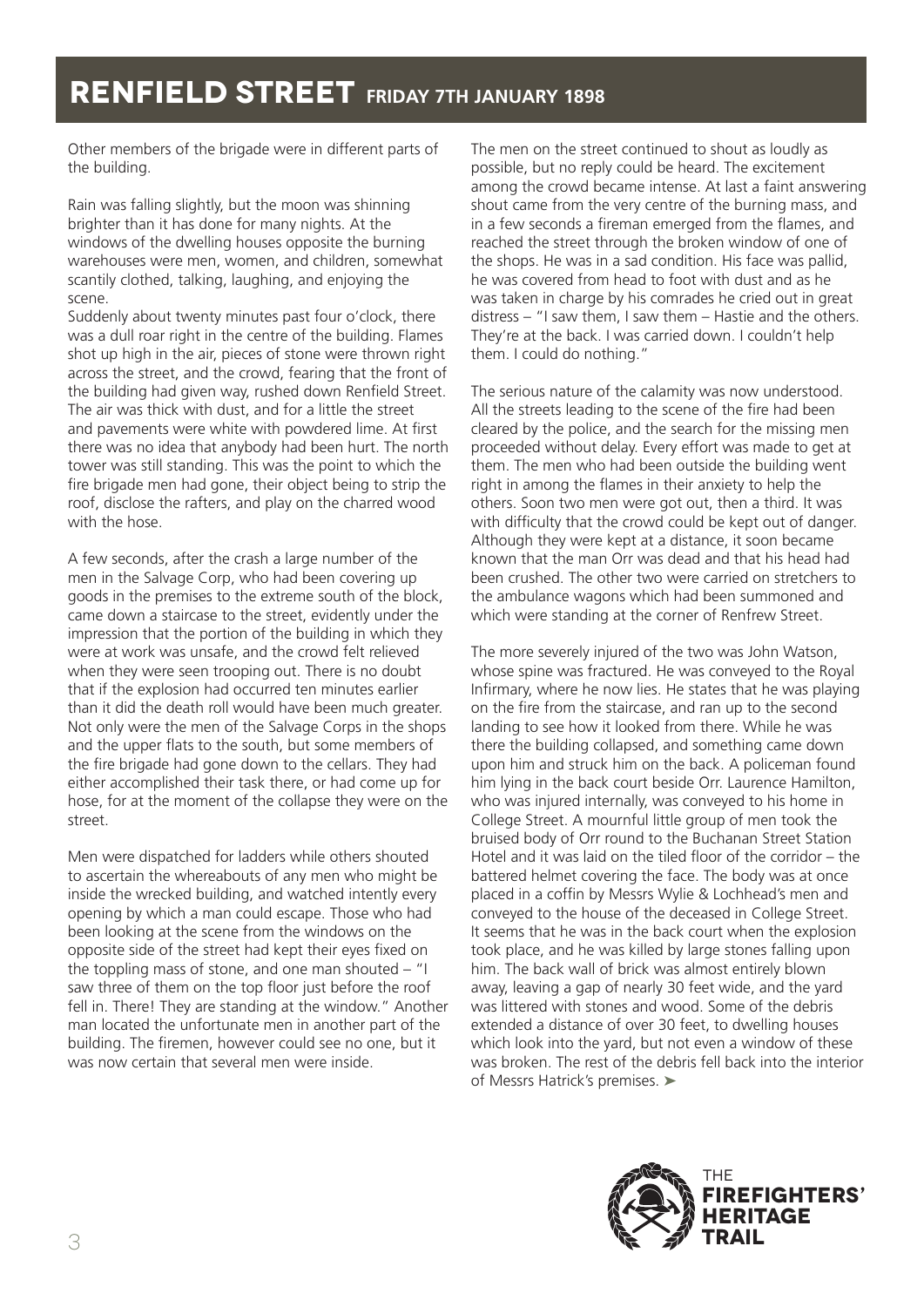When it was discovered that some of the firemen were missing, a messenger was dispatched to the Central Station in College Street for the roll of the brigade. There had been in all 27 firemen called out to the fire, 17 of whom belonged to the Central division, and the remainder to the Northern. In addition, there were 15 salvagemen on duty. When the roll was called, it was found that three members of the brigade were still missing, bringing the death roll up to four.

These are:- James Hastie, foreman at the Central Fire Brigade Station, College Street. Mr Hastie, who was a native of Edinburgh, was in his forty seventh year. He was at one time a member of the Leith Fire Brigade and subsequently acted for a number of years as an inspector for insurance companies. He joined the Glasgow Fire brigade on 28th November, 1891, and was at once appointed foreman at the Western Division Station, Cranstonhill. When Mr Davis Burgess retired in June, 1895, Mr Hastie succeeded him as foreman at the Central Station. He has left a widow, two boys, and three girls. One of his sons is at sea, and his youngest child is a girl only six years of age.

Mr Hastie was a special favourite with the representatives of the press, owing to his genial and obliging disposition, being always ready to aid them with every item of information at his command. He was a widely read, genial, thoughtful man, attentive to his duties, liked by everybody, a teetotaller, and a Quaker. He made engineering a special study. About a year ago he was a candidate for the position of firemaster at Aberdeen, but was unfortunately not successful.

John Battersby, first class fireman at the Central Station, was a son of Bailie John Battersby. He was born in Glasgow thirty seven years ago, entered the service of the brigade on 9th December, 1889, and was highly respected by his comrades. He has left a widow and eight children, the youngest of whom is only three months old, the eldest being a girl about 16 years of age. By trade he was a joiner. In sad contrast to the gloom which now lies upon his home, it may be mentioned that on Thursday night Mr Battersby was at a party, and being a musician he contributed greatly to the harmony of the evening.

David Smith, who was a second class fireman in the Northern Division, was a native of Govan, and 44 years of age. He had been connected with the brigade for 21 years, having joined it on 20th November, 1876. He has left a widow and three young children. Prior to entering the brigade he was a seaman.

He had been a long time connected with the Northern district, and was occasionally stationed at the Grand Theatre, where he was highly respected.

Charles Orr, who was also a second class fireman in the Northern Division, was a native of Paisley, and 37 years of age. He joined the brigade on 30th October, 1891. he has left a widow and three children – two boys and a girl. By trade he was a tinsmith. In connection with his death a touching incident is related. Just after he had been called to the fire his wife sent a message to the Fire Station asking him to come home as his little girl was dying. Before the message reached Renfield Street he was dead himself.

As already stated there were two men injured. John Watson, who lies in the Royal Infirmary with his spine fractured, was born in Perth, thirty three years ago, and prior to joining the brigade in October, 1891, he was a slater to trade. He has a wife and four children. Laurence Hamilton, who is injured internally and lies in his own home in College Street, was born in Ardrossan thirty three years ago, and was a seaman before he joined the brigade in November, 1891.

The brother of Chief Officer Paterson, had a narrow escape, having just stepped out of Messrs Bankier's shop when the explosion took place. Several other members of the brigade narrowly escaped injury.

After the explosion the flames resumed their mastery over the building, and by six o'clock it was entirely burned out. Messrs Hatrick's and Bankier's premises were entirely destroyed, and the other shops very much damaged by both fire and water. The total loss is estimated at about £15,000, of which Messrs Hatrick's loss will amount to about £13,000, namely, £5,000 for the building and £8,000 for the stock. All the loss is covered by insurance, Messrs Hatrick having their premises and stock insured for £12,500. The following are the offices involved:- Caledonian, £5,000; Sun, £2,000; Pheonix, £2,000; National of Ireland, £1,500; Royal Exchange, £1,000; Norwich Union, £1,000.

Nothing is known as to how the explosion occurred, although, of course, there are numerous conjectures. Messrs Hatrick's warehouse contained many inflammable liquids, including quantities of ether and any of these may have exploded in the fierce heat. It should, however, be mentioned that the firm and their employees, who numbered 27, were exceedingly careful and took all possible precautions to prevent fire. ►

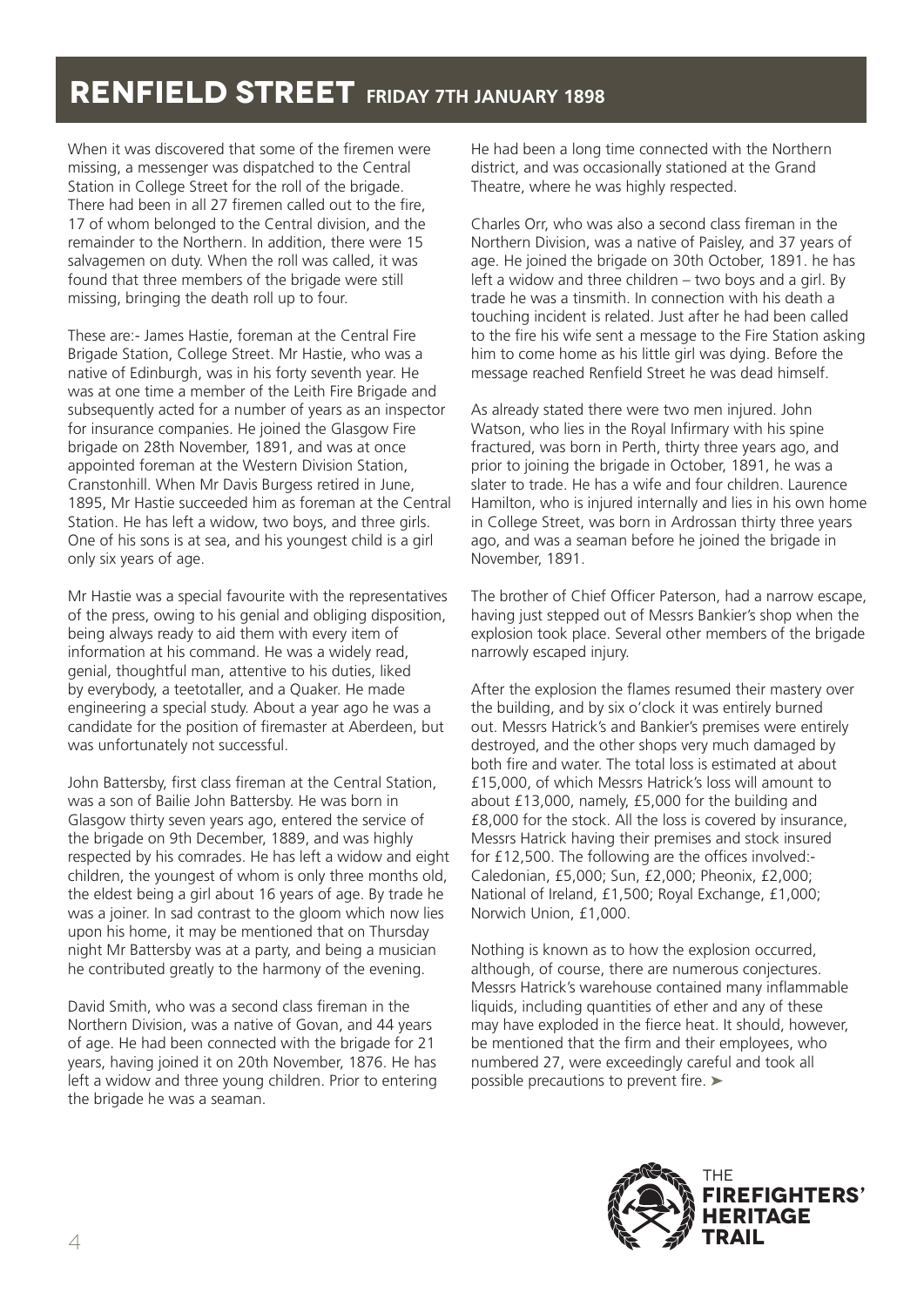Bailie Cleland, the convener of the Fire Brigade Sub Committee of the Watching and Lighting Committee, was at the scene of the fire about four o'clock, and remained all day watching the operations for the recovery of the bodies. Soon afterwards he was joined by Bailie Battersby, who had just learned of the sad fate which had overtaken his son. Naturally he was deeply distressed, and waited anxiously for some time in the hope that the body would be recovered. Lord Provost Richmond, Bailies Robert Anderson, M'Intyre Thomson, and W. F. Anderson, and Councillors Chisholm, Gray, Finlay, Martin, Paterson, Sandilands, Carswell, Walker, and Norman Macleod Thomson, Deacon Convener Miller, Mr John Whyte, Master of Works: Mr James Hart, procurator fiscal; and Mr Gibb, city cashier, were also in attendance.

The firemen continued to pour water on the ruins until the afternoon was well advanced. A large crowd visited the scene, but the police stationed at Cowcaddens Street and Renfrew Street kept Renfield Street clear between these points. The tramway traffic to Maryhill and Possilpark was sent round by Sauchiehall Street and Cambridge Street.

The work of taking down the dangerous portions of the building was entrusted to Messrs Wardrop & Murray, Montrose Street, who set to their dangerous occupation in vigorous style, and soon after one o'clock they completed these operations, a barricade being erected in front of the building. The fireman then made a systematic search for the bodies of their comrades, the debris being removed in carts and lorries as it was thrown onto the street. About three o'clock the body of Smith was found in the basement at the rear of Messrs Bankier's shop, but some time elapsed before it could be extricated. When this was done it was reverently wrapped in a white sheet and placed in a coffin. The deceased man, was found in a doubled up position with his lamp in one hand, while the other was raised as if protecting his head.

Not long after the calamity took place, intelligence of it reached the various stations of the fire brigade, and, as might be expected, caused the greatest consternation. Women and children, roused from their slumbers, wept piteously, and though the men gave no such outward display of emotion, their grief was no less sincere. As is the case with all the members of the fire brigade, the deceased were steady, hard working men, and each of their surviving comrades feels that he has lost a personal friend.

Visiting the stations one was saddened by the sight of little children weeping for their fathers whom they will see no more on earth, and although nobody intruded on the grief of the widows except the neighbours that went in to comfort them, one can well understand their anguish and sympathise with them in their great affliction.

There is no fund in connection with the brigade for the relief of the sufferers by such a disaster, but the citizens of Glasgow are never slack in rendering aid in such circumstances. At the meeting of the Watching and Lighting Committee held yesterday Lord Provost Richmond and Bailie Cleland reported the sad occurrence. Both gentlemen gave expression to their sympathy with the bereaved families, and suggested that it be remitted to the Fire Brigade Sub Committee to make all arrangements for the interment of the bodies. This was agreed to, as also a suggestion that the sub committee be empowered to take what other steps may be deemed necessary in connection with the tragic event. In the course of the forenoon Mrs Cleland, wife of Bailie Cleland, visited the bereaved families, tendering to each the sympathies of the Fire brigade Sub Committee, of which her husband is convener.

The interments will take the form of a brigade funeral, and the members of the Watching and lighting Committees will have an opportunity of being present.

Notwithstanding the great risks which they run, there have been few accidents to members of the Fire Brigade, and fatalities have fortunately been exceedingly rare. In the fifties a fireman was killed while extinguishing a fire in the warehouse of Messrs Black & Wingate in Princes Square off Buchanan Street. Ten years later Fireman Welsh was killed in the transit shed at Port Dundas Canal. In the seventies Fireman Morrison was suffocated in a brass foundry in Buchan Street. About the year 1884 Gore Stacey Morris of the Salvage Corps, was suffocated and terribly burned by the explosion of a barrel of benzoline in an oil store in Helen Street. ➤

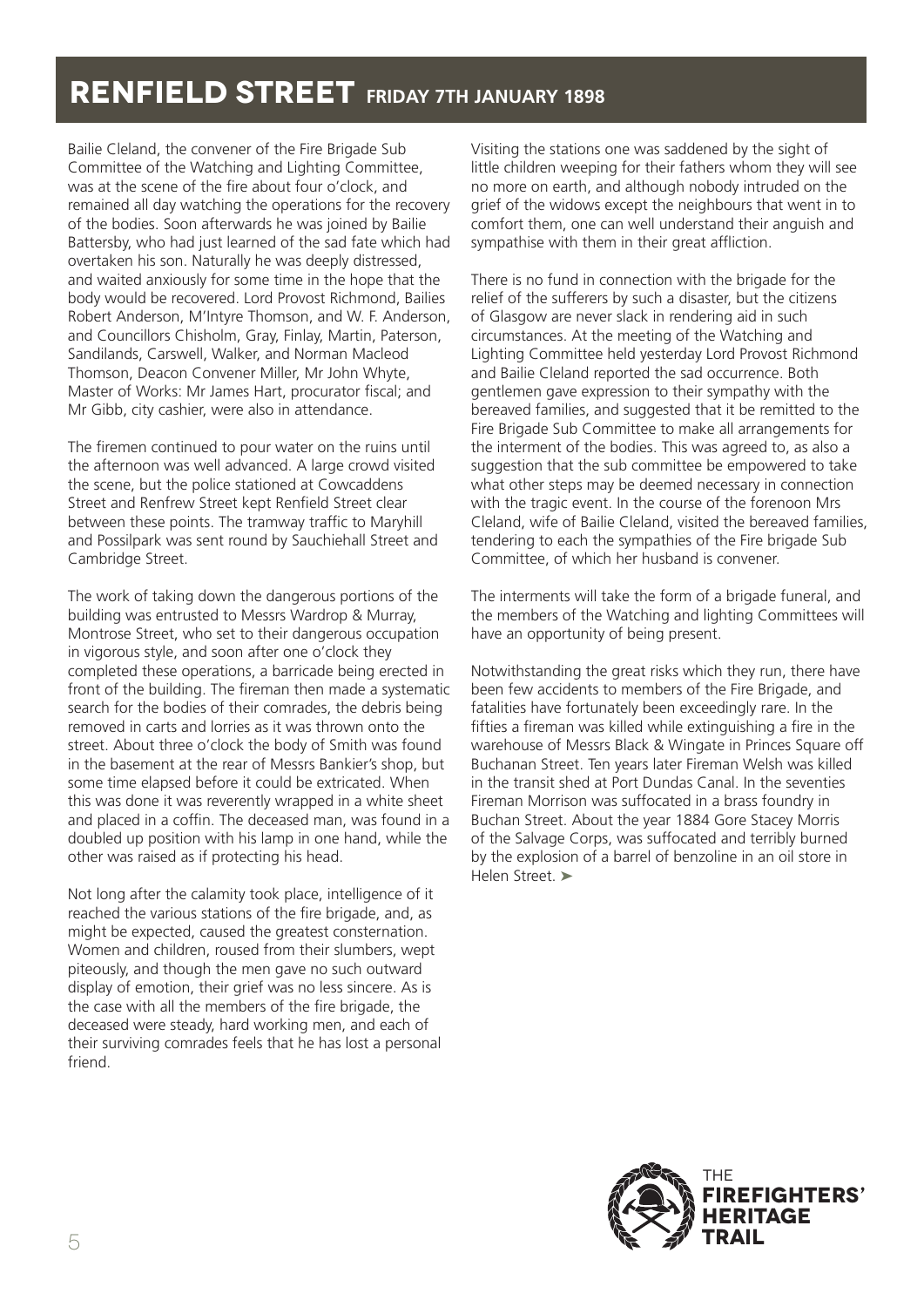### THE SEARCH FOR THE BODIES – CONDITION OF THE INJURED

The search for the bodies of the firemen, which began about three o'clock, continued until shortly after six, by which time all the bodies – four in number – had been recovered. The body of Charles Orr was got out during the progress of the fire. The search party conducted their operations under the supervision of Firemaster Paterson, who was assiduous in his efforts throughout the day.

Owing to the immense mass of debris the work of the searchers was attended with the utmost difficulty; but the men prosecuted their melancholy task with steady perseverance. During the day considerable crowds hung around the ruins in Renfield Street, but the police maintained admirable order.

The first body to be recovered yesterday afternoon was that of David Smith. Shortly after five o'clock the body of James Hastie was found, and about an hour later the men came upon the remains of John Battersby. The bodies were terribly mangled, although, strangely enough none of them was severely burned. The bodies were coffined and removed to the homes of the deceased. The Fire Brigade headquarters in College Street was the centre of much interest; large crowds collected round the doors and discussed the distressing event.

Happily the condition of the injured men, John Watson and Laurence Hamilton, shows signs of improvement. On inquiry late last night, it was stated that Watson – who lies in the Royal Infirmary – was progressing favourably. Hamilton lies in his own home in College Street. He is not so badly injured as his comrade, and is also making satisfactory progress.

It was announced at the Grand Theatre last night that a mid day performance of the pantomime will be given on Wednesday the 19th inst., the proceeds to be handed over to the widows and orphans of the four firemen. Messages of sympathy poured in all night to Firemaster Paterson, and telegrams were received by him from fire brigades all over the kingdom.

### The Glasgow Herald, Wednesday 12 January, 1898

### THE GLASGOW FATAL FIRE FUNERAL OF THE FIREMEN – IMPRESSIVE SCENES

The funeral of the four firemen who lost their lives on Friday morning at the fire in the premises of Messrs Hatrick, Renfrield Street, took place yesterday. The occasion was one of widespread and mournful interest to the community at large. In the public mind courageous service and heroic sacrifice always command sympathetic recognition, and the tragic manner in which the men met their fate, together with the unusual circumstances of the calamity, evoked universal regret and sorrow. The depth of this feeling was shown by the enormous crowds who gathered in the streets to witness the funeral cortege and to pay a last tribute of respect to the men who lost their lives in their hazardous calling.

The arrangements for the funeral, which were made under the supervision of a committee of the Corporation, were of an elaborate character. At half past one o'clock an impressive service was held in St David's Parish Church, and the internment took place in the Necropolis. Two of the men who lost their lives, James Hastie and John Battersby, were connected with the Central Division, and resided at the College Street station; and the other two, David Smith and Charles Orr, were attached to the Northern section, and lived at the station in St George's Road.

In the course of the forenoon the bodies of the deceased were conveyed to St David's Church. The coffins, which were of oak, mounted with brass, were ranged side by side in the choir on trestles, and remained there till the service was concluded. At the head of each coffin there was a beautiful wreath of white hyacinths, camellias, lilies of the Nile, and maiden hair fern sent by the Fire Brigade Sub Committee, and similar wreaths from friends and relatives of the victims of the disaster were laid at the foot.

On the coffin which contained the remains of Orr was a wreath from "C. J. Anderson," on that of Battersby there was a wreath from the Parks committee, and on Hastie's coffin there was a wreath from "Mother," while on Smith's there was a similar token of respect from the Cowcaddens Ward. The helmets of the men were placed immediately above the name plates, and their belts and hatches were at the lower end. ➤

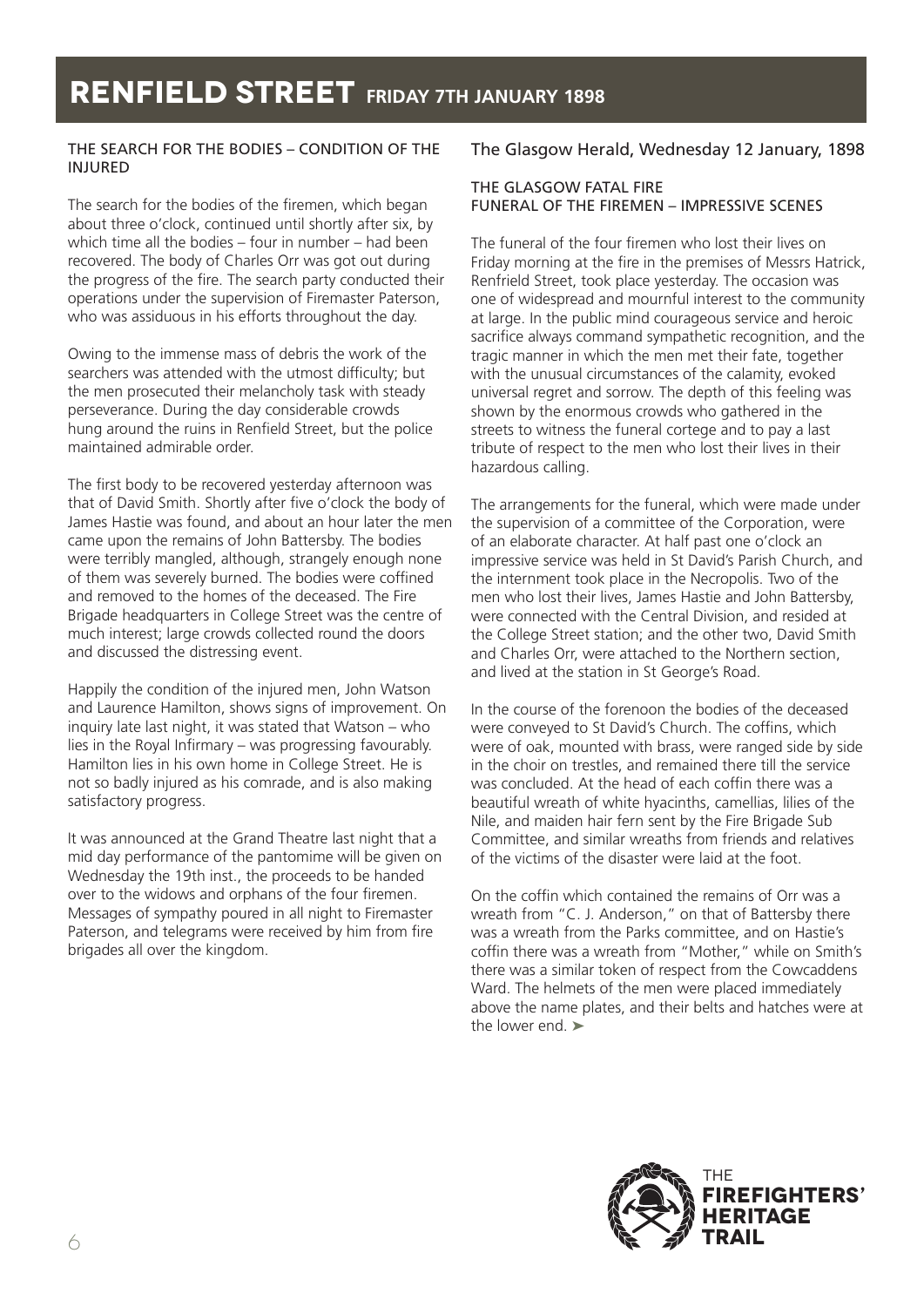The doors of the church were opened about half past twelve o'clock, and admission was only obtained by tickets issued by the Fire Brigade Sub Committee. The ladies and gentlemen who had been invited to the service began to assemble about a quarter to one o'clock, and soon the church, which accommodates about 700 persons, was filled in all parts. Seats were reserved for the relatives and friends of the deceased at the extreme west and east sides of the church. The centre part of the area was occupied by the Lord provost, magistrates, and members of the Corporation, who wore their chains of office, and behind them sat the officials of the Corporation. The members of the Glasgow Fire Brigade were accommodated at the left side of the centre, and in the corresponding pews at the west side were seated the deputations from the district fire brigades and the salvage Corps.

Among those present were Lord Provost Richmond, Bailies Cleland, Maclay, Murray, Dick, R. Anderson, King, Cuthbert, Thomson, Carswell, W. F. Anderson, Sinclair, Fife, Hunter, and Steele; Dean of Guild Graham, Deacon Convener Miller, Councillors Colquhoun, Chishoim, Osborne, Primrose, Willox, Finlay, O'Hare, Bilsland, Kerr, W. Stevenson, Sorley, Willock, Watson, M'Phun, Martin, Taggart, Johnstone, Thomson, Gray, Hutchison, Paterson, and other members of the Corporation; ex-Bailie Simons, and Mr Nicol, city chamberlain.

The pulpit, choir, and gallery were draped with black cloth. Rev. Mr Dickson, minister of the parish occupied the pulpit, and among the other clergymen who officiated were Rev. Dr P. M'Adam Muir, Rev. Mr Goodall, and Rev Mr Laidlaw.

The service was opened by the congregation singing the 255th Hymn. Rev. Mr Goodall afterwards engaged in prayer, and read a portion of the 39th Psalm. Rev Mr Laidlaw read from 1st Corinthians xv, 50, after which the 257th Hymn was sung. In the course of prayer Rev. Mr Dickson said – "O Lord, Thou hast chosen to visit this community with a sad and sudden calamity. Thou hast in a moment taken away those whose loss we now mourn. Thou hast taken away the husband of many families, the loving partner of sorrowful wives, the gentle father of affectionate children, the genial friend of loyal companions. O lord, though we are filled with sorrow this day, yet there is a silver lining to the dark cloud which hovers over us. We would now recall with grateful thanks the memory of our brothers deceased, their kindness, their affection, their manly uprightness, their faithfulness.

We remember especially that our brothers died at the post of duty, at the post of danger, which is the post of honour, a post which the best and bravest of the sons of men seek. Father, we have no fear for those who have gone. We leave them in Thy gracious keeping. Our heart's best sympathies go out to those who feel today that brethren have been torn from their sides to pass into the eternal silence. O Lord, be near to those, who have been made widows, be with the children who have been so early bereft of a father's strong love, and give grateful hearts to those who are now recovering." The benediction was then pronounced, and during the playing of the Dead March in "Saul" the remains of the deceased were removed from the church.

Outside the church many thousands of people had gathered soon after midday, and watched with melancholy interest the early arrivals of those invited to take part in the service.

The event assumed something of the proportions of a great public demonstration. The entire length of Ingram Street was lined with spectators, who were confined to the pavements, a large staff of police, under Superintendent Orr, being engaged for this duty. The service in the church was arranged for half past one o'clock. The quaint old edifice, however, was opened to the mourners about noon, and from that time onwards the congregation arrived in an almost unbroken stream.

Some of the younger relatives of the deceased men reached the building in mourning coaches, and were the objects of deepest sympathy of the public. The representatives of various public bodies came in groups. Special interest centered in the large detachment representing the fire brigade of Glasgow and other cities and burghs, including Edinburgh, Paisley, Govan, and Partick. They assembled at the Central Fire Station, in close proximity to the church, and came round in marching order. Accommodation for them was found in the interior of the building.

Soon afterwards a band and pipers and a detachment of the Argyll and Sutherland Highlanders, and a similar number of men of the Scots Greys, came upon the scene, their magnificent physique and splendid military bearing attracting general, but silent, admiration. The drums of the Highlanders' band were draped in black. The soldiers, who were under the command of Quartermaster Williamson, were drawn up to the east of the church, their line extending as far as North Albion Street. ►

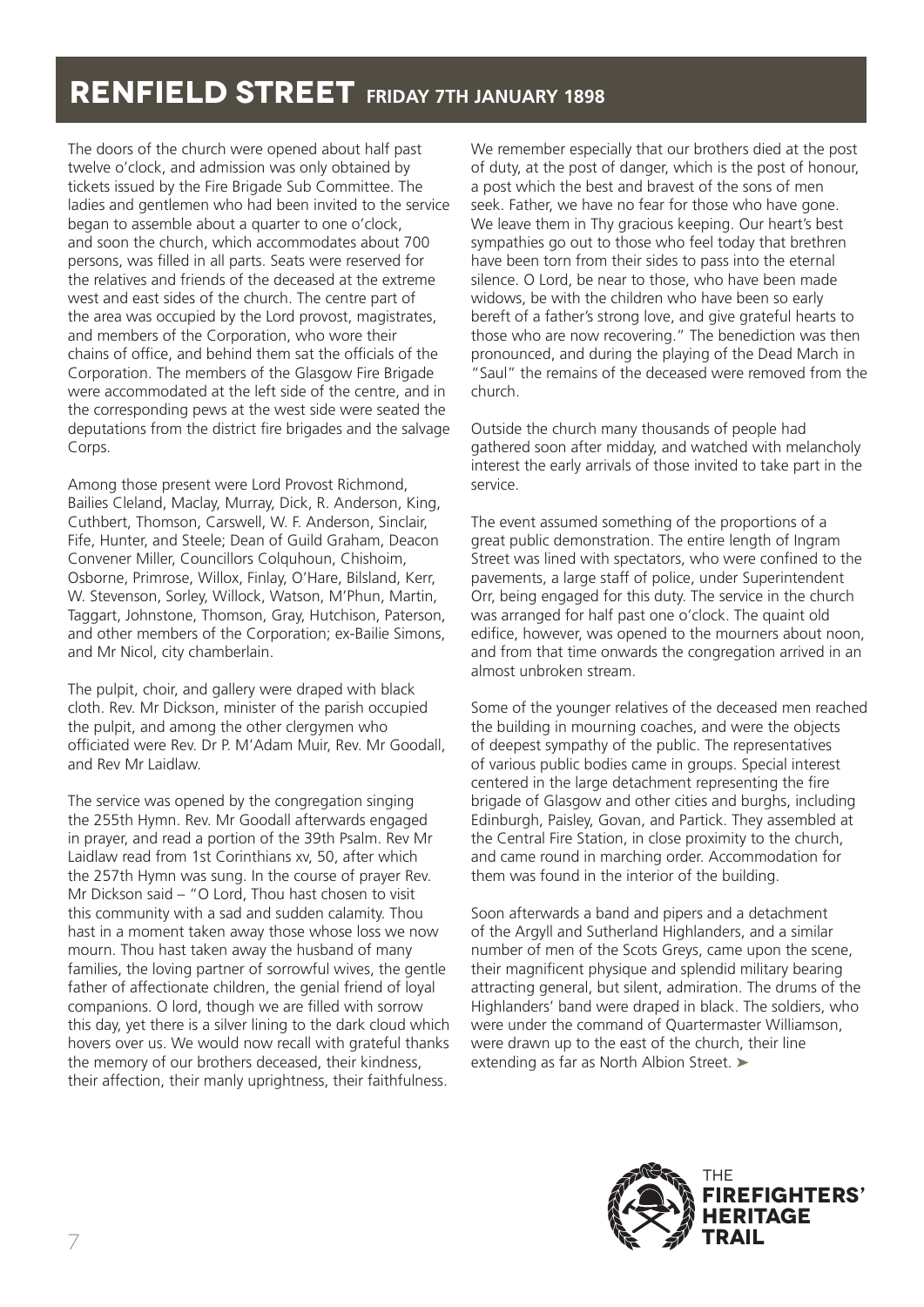The service took place during the dinner hour of the employees in the warehouses which abound on all sides of the church. Every window was filled with a group of onlookers, who maintained a becoming demeanour. On the extensive premises of Messrs J. & W. Campbell & Co. a flag floated at half mast, and on other buildings in the neighbourhood similar tokens of respect, were displayed. The whole of the upper part of the Candleriggs, which overlooked the entrance to the church, was crowded with spectators, and the windows of the business premises and the dwelling houses in the thoroughfare were also fully occupied.

During the long period of waiting a drizzling rain fell almost without intermission, and a heavily charged atmosphere hung like a pall over the scene. While the service was still in progress four hose carriages from the Central Fire Station took up positions in the centre of the street opposite the church. These were each drawn by a couple of horses, and were in charge of brigade drivers in uniform. The hose and ladders were in their places in each of the vehicles, which were in all respects equipped as for ordinary service.

Coming immediately after them was another brigade vehicle, conveying a beautiful collection of wreaths, sent by the brigade comrades of the deceased men and by brigades in other parts of the country and by other friends. While the main point of interest was around Ramshorn Church, during the service the route to Cathedral Square had meanwhile been taken up with people eager to see the procession pass on its way to the Necropolis. Street after street was thronged, and at some points the police had difficulty in maintaining perfect order.

Shortly before the close of the service a detachment of bluejackets from the warship at the Tail of the Bank arrived and joined the military, as did also a contingent from the Corps of Commissionaires. The crowding at the junction of Ingram Street became excessive towards the end of the long period of waiting, and one or two inconvenient rushes occurred. Fortunately, however, no serious results followed.

Towards half past two o'clock there were indications that the service was drawing to a close. Preparations were made for the removal of the coffins to the vehicles, and soon afterwards they were brought out from the side door. Each was carried upon the shoulders of six firemen, and besides a profusion of flowers, the offering of immediate friends, had upon the top the helmet, the belt, and the working appliances that had belonged to the deceased.

While the coffins were thus being placed in position a solemn stillness pervaded the sad scene, and every head in the vast throng was reverently uncovered.

The onerous duty of marshalling the mournful procession was discharged by Mr Freer whose arrangements were adequate in every detail. When the coffins had been placed upon the respective carriages there was still a considerable time to elapse until the various sections of the mourners could be got into order. The spectacle at this stage was singularly impressive. All eyes were turned with wistful attention upon the line of vehicles bearing the bodies of the men who fell in fulfilment of their duty, and there were many hushed but heartfelt expressions of admiration for brave deeds bravely done, and of sympathy of those with whom will abide a sad memory of sudden bereavement and of irreparable loss when the public excitement and commiseration have passed away. On either side of the carriages carrying the bodies two firemen took up positions.

The procession was now got quickly into position. It was headed by a contingent of the police force. The military, with the band of the Argyll and Sutherland Highlanders, came next, followed among others by men from the Lighting and Fire Brigade Departments. Representatives of the fire insurance offices were next and after those came the Corporation officials, with the members of the Corporation immediately behind. The Lord Provost wore his chain of office, and the Magistrates, as well as the Deacon Convener also wore their official chains.

With the exception of a few carriages for the accommodation of some of the immediate female relatives of the deceased, everybody attending the funeral walked to the Necropolis.

Conspicuous among the chief mourners were Bailie Battersby and several of his grandsons, the youthful children of his son, who was one of those who lost his life in the disaster. They occupied places among the other relatives, behind the carriages on which the coffins were carried. About a quarter to three o'clock the signal was given for the procession to move off. The band of the Highlanders, under Bandmaster Hill, played with striking effect, Beethoven's Funeral March No. 1. ►

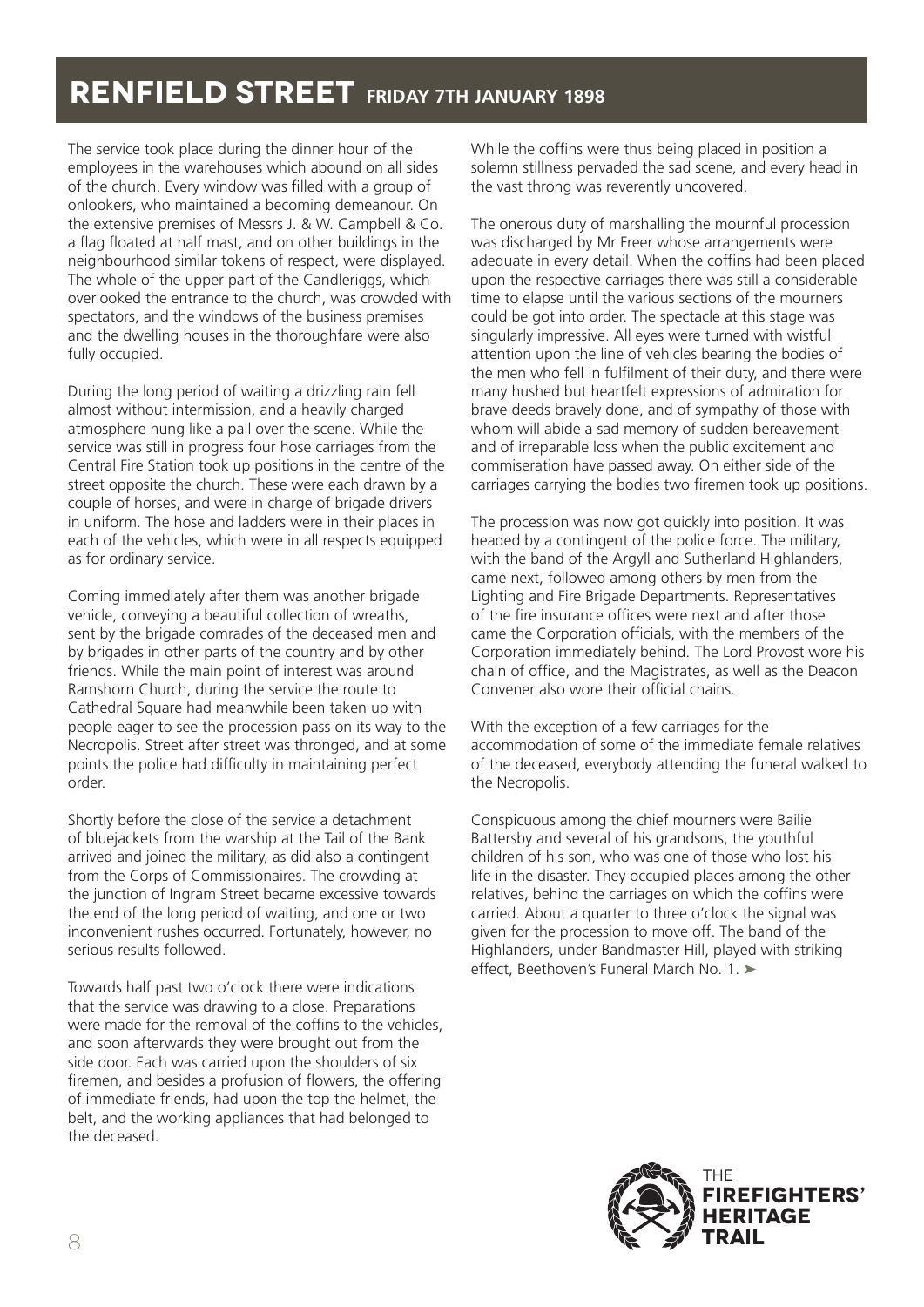To the impressive strains of the music the procession turned slowly up North Albion Street in the following order:-

Representatives of Glasgow Police Force

Band and Pipers of the Argyll and Sutherland Highlanders

Detachments of the Argyll and Sutherland Highlanders and Scots Greys

Representatives of the City Lighting department in Uniform

Representatives of other Fire Brigades and Salvage Corps also in Uniform

Representatives of Fire Insurance Offices

Corporation Officials

Members of the Corporation

The Magistrates

Glasgow Police Band

Members of the Fire Brigade Committee

The Lord Provost and Clergymen

Hose and Ladder Carriages with the Remains of the Deceased Firemen

Relatives and Friends of the Deceased

The Chief Officer's Brougham

Members of the Glasgow Fire Brigade

Body of Police

General Public

Turning into College Street the cortege passed the Central Fire Station. The blinds of the building were drawn, and the men on duty came to the front to pay a final tribute to their departed comrades. A few yards further along the cortege passed into High Street. Here as indeed at every point of the route, the crowd was enormous and the progress of the procession was followed with profound respect.

Cathedral Square, with its spacious area overlooking the Necropolis, contained many thousands of spectators, and here again the procession was received with many evidences of sympathy and respect.

In the course of the route the highlander's band played, besides the march already mentioned, Handel's "Dead March" in "Saul." The Corporation Band under Bandmaster Jarvis, played the same marches, also the "Funeral March" from Handel's "Samson," and Chopin's "Funeral March." The pipe band of the Argyll and Sutherland Highlanders rendered "The Land o' the Leal" and "The Flowers of the Forest."

The graves in which the firemen were interred are situated in the new portion of the Necropolis. It is a steep, rising ground facing north west, and is laid out in a series of terraces overlooking Wishart Street and the Royal Infirmary. The place of sepulture is on the second terrace immediately above the carriageway, and a few yards to the north of the original enclosure of the Necropolis. Nearest the entrance is the grave of James Hastie, those of John Battersby, David Smith, and Charles Orr following in the order given. This section of ground is as yet but partially laid out, and only the two lower terraces are occupied. The gates of the cemetery were closed some time before the hour fixed for the funeral, and only the officials and a detachment of constables were present within the ground.

In Wishart Street, James Orr Street, and Warnock Street people began to assemble shortly after two o'clock, while behind the infirmary and in the Cathedral and adjoining grounds spectators congregated, while nearly every window of the houses overlooking the Necropolis, the windows of the Nurse's Home, and other buildings were all occupied. The weather continued dull and cheerless, in keeping with the sadness of the ceremony, and a drizzling rain fell at frequent intervals.

About a quarter to three o'clock the mournful strains of the bagpipes were heard in the distance, and soon after the procession, headed by the band playing The "Dead March" in Saul, reached the gates of the Necropolis. The route was taken by the higher walk towards the northern portion of the cemetery, the bands leading and the mourners following on foot, the hose carriages with the bodies and the memorial wreaths bringing up the rear. At the summit the band of the Argyll and Sutherland Highlanders broke off, and, wheeling, marched along the higher terrace to a point immediately overlooking the graves. ►

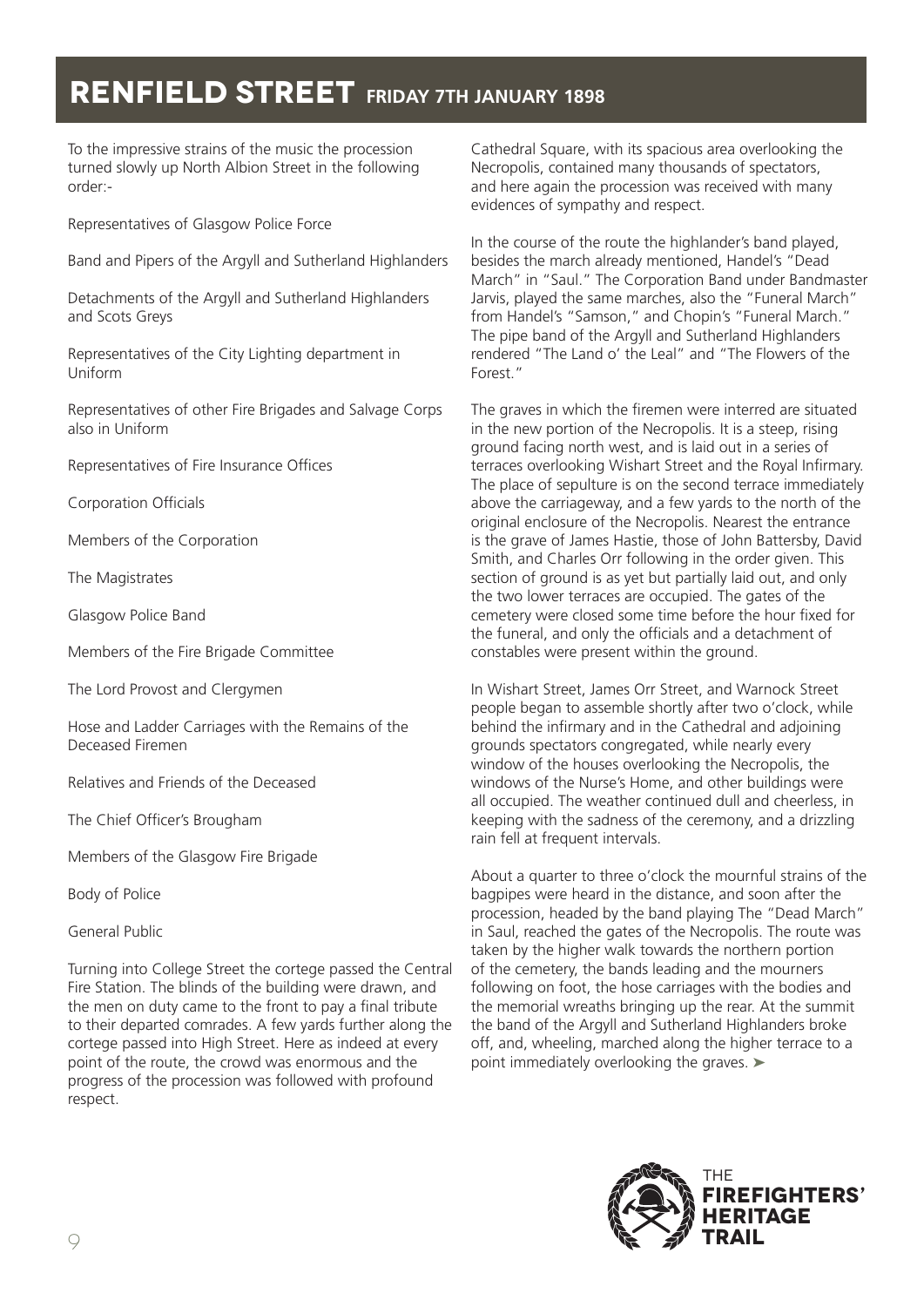The magistrates, the members of the fire brigade, and the relatives of the deceased, followed by the carriages with the bodies, advancing by the lower walk, arrived opposite the graves. The coffins were taken from the carriages and carried to the place of internment, each on the shoulders of four members of the fire brigade. Meanwhile the mourners assembled on the upper walk. The pall bearers were afterwards placed in position, the Lord Provost taking one of the cords at the grave of Mr Hastie, Bailie Battersby being at the head of his son, cords being taken at the graves of Mr Smith and Mr Orr by Bailie Cleland and Mr Primrose.

Rev. Andrew Laidlaw then offered a short prayer, and the band of the Highlanders played "Thy will be done" from "Hymns Ancient and Modern." The bodies were then lowered amid an impressive stillness, and afterwards Mr Laidlaw offered prayer, comforting the mourners by pointing them to the assurance of a glorious resurrection for those who had died so nobly in the discharge of duty. Around the grave now gathered the relatives and younger members of the families of the deceased, and the piteons weeping of the children heightened the pathos and melancholy interest of the impressive scene.

The graves having been filled, the wreaths were taken from the wagon on which they had been carried to the cemetery and reverently laid on the newly made mounds, and the company shortly afterwards dispersed. Messrs Wylie & Lochhead had charge of the funeral arrangements.

### Internet Article

#### LAST ONE HUNDRED YEARS CATCHES UP WITH STRATHCLYDE FIRE BRIGADE

On the 7th of January 1898 a large fire raged in the centre of Glasgow. The Glasgow Fire Service responded to the alarm call in the usual manner by dispatching horse drawn steam pumps and handcarts which raced to the scene from the fire station located in College Street. As the fire ripped through the property of W&R Hatricks chemical works in Renfield Street a large explosion took place causing an upper floor to collapse, burying and killing four Glasgow Firemen.

| The four men who perished were: |              |
|---------------------------------|--------------|
| John Battersby                  | James Hastie |
| Charles Orr                     | David Smith  |

These four brave men were documented as the first Glasgow Firemen to be killed whilst doing their duty in the city. All who perished left behind wives and children to pick up the pieces and carry on with life as normally as was possible. In particular Fireman John Battersby (37) left a widow Jane and eight children, hence the tale unfolds.

One hundred years after John Battersby's death a chance meeting took place between two neighbours. One of the neighbours was a retired Strathclyde firefighter (Sub Officer John Jamieson formerly of Knightswood Fire Station in Glasgow). The other neighbour was Agnes McAlden (68) also known as Nancy, the Grand daughter of John Battersby.

Through conversation John Jamieson, informed Nancy that he was a retired Fireman. Nancy then explained that her Grandfather was a Glasgow Fireman and that he was killed whilst fighting a fire in Glasgow. As it turned out she knew very little about the circumstances of the fire other than it was in Glasgow. This was due to the fact that her Grandmother Jane was so distraught that she was unable to discuss the event. This may have been the reason why Nancy and her Brother, Jim (71) have to this day never seen a photograph of their Grandfather.

As the conversation became more in depth it transpired that Nancy and Jim's Great Grandfather, John Battersby senior (a Glasgow councillor and magistrate) had penned a poem in memory of the four Firemen who were killed. ►